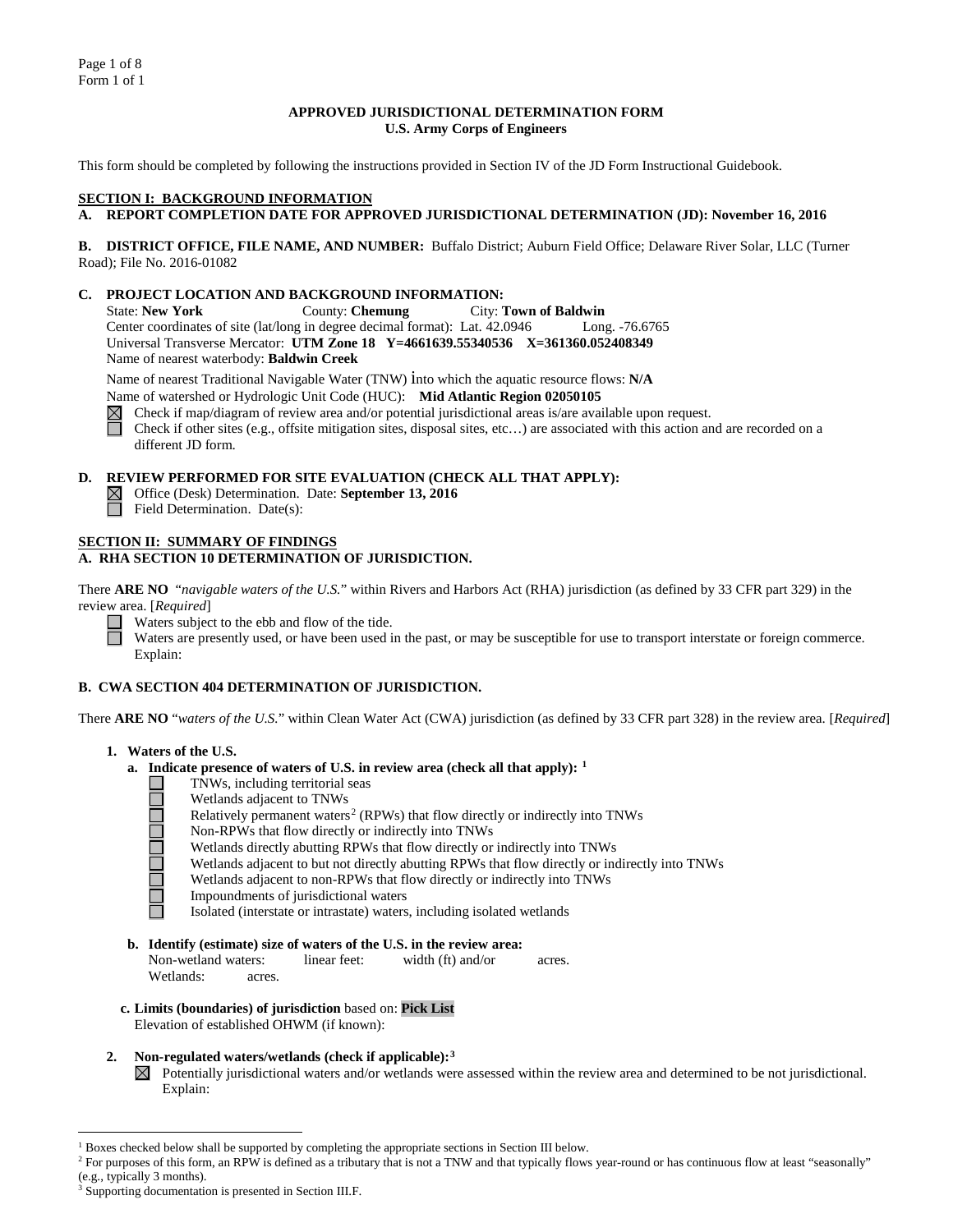**Wetland A is** outside Department of the Army jurisdiction as it does not meet the criteria for a jurisdictional water of the United States according to 33 CFR Part 328.3(a)(1-7) as follows:

- 1. does not/has not supported interstate or foreign commerce;
- 2. is not an interstate water/wetland;
- 3. the degradation or destruction of which would not affect interstate or foreign commerce and does not include such waters: (i) which are or could be used by interstate or foreign travelers for recreational or other purposes; or
	- (ii) from which fish or shellfish are or could be taken and sold in interstate or foreign commerce; or
	- (iii) which are used or could be used for industrial purpose by industries in interstate commerce
- 4. is not an impoundment of water otherwise defined as WOUS under the definition;
- 5. is not a tributary of waters identified in paragraphs (a)(1)-(4) of this section;
- 6. is not a territorial sea;
- 7. is not wetland adjacent to waters (other than waters that are themselves wetlands) identified in paragraphs (a)(1)-(6) of this section;

Description: **Wetland A is a 0.02 acre emergent wetland that lies within a depressional area in an agriculture field. The feature is approximately 710 linear feet from the nearest conveyance, which is a pond south of Hogback Road. No culverts were observed along the north side of Hogback Road. An intermittent tributary flows out of the pond to the east. In addition, due to topography and distance to the nearest tributary, the presence of a shallow subsurface flow connection is very unlikely.**

#### **SECTION III: CWA ANALYSIS**

## **A. TNWs AND WETLANDS ADJACENT TO TNWs**

**The agencies will assert jurisdiction over TNWs and wetlands adjacent to TNWs. If the aquatic resource is a TNW, complete Section III.A.1 and Section III.D.1. only; if the aquatic resource is a wetland adjacent to a TNW, complete Sections III.A.1 and 2 and Section III.D.1.; otherwise, see Section III.B below**.

- **1. TNW**  Identify TNW: Summarize rationale supporting determination:
- **2. Wetland adjacent to TNW**

Summarize rationale supporting conclusion that wetland is "adjacent":

## **B. CHARACTERISTICS OF TRIBUTARY (THAT IS NOT A TNW) AND ITS ADJACENT WETLANDS (IF ANY):**

**This section summarizes information regarding characteristics of the tributary and its adjacent wetlands, if any, and it helps determine whether or not the standards for jurisdiction established under Rapanos have been met.** 

**The agencies will assert jurisdiction over non-navigable tributaries of TNWs where the tributaries are "relatively permanent waters" (RPWs), i.e. tributaries that typically flow year-round or have continuous flow at least seasonally (e.g., typically 3 months). A wetland that directly abuts an RPW is also jurisdictional. If the aquatic resource is not a TNW, but has year-round (perennial) flow, skip to Section III.D.2. If the aquatic resource is a wetland directly abutting a tributary with perennial flow, skip to Section III.D.4.**

**A wetland that is adjacent to but that does not directly abut an RPW requires a significant nexus evaluation. Corps districts and EPA regions will include in the record any available information that documents the existence of a significant nexus between a relatively permanent tributary that is not perennial (and its adjacent wetlands if any) and a traditional navigable water, even though a significant nexus finding is not required as a matter of law.**

**If the waterbody[4](#page-1-0) is not an RPW, or a wetland directly abutting an RPW, a JD will require additional data to determine if the waterbody has a significant nexus with a TNW. If the tributary has adjacent wetlands, the significant nexus evaluation must consider the tributary in combination with all of its adjacent wetlands. This significant nexus evaluation that combines, for analytical purposes, the tributary and all of its adjacent wetlands is used whether the review area identified in the JD request is the tributary, or its adjacent wetlands, or both. If the JD covers a tributary with adjacent wetlands, complete Section III.B.1 for the tributary, Section III.B.2 for any onsite wetlands, and Section III.B.3 for all wetlands adjacent to that tributary, both onsite and offsite. The determination whether a significant nexus exists is determined in Section III.C below.**

<span id="page-1-0"></span> <sup>4</sup> Note that the Instructional Guidebook contains additional information regarding swales, ditches, washes, and erosional features generally and in the arid West.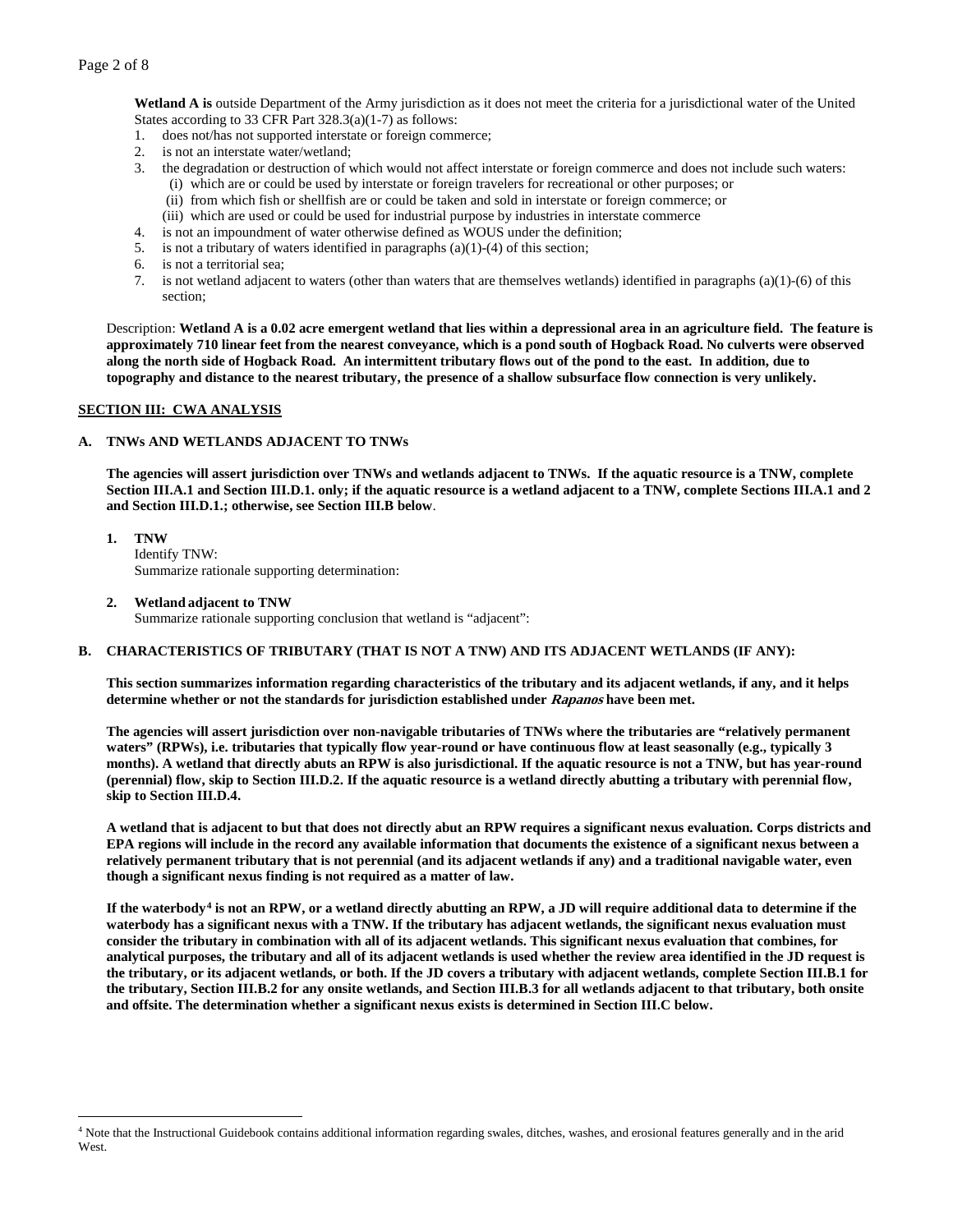**1. Characteristics of non-TNWs that flow directly or indirectly into TNW**

|  |                                | <b>General Area Conditions:</b>                                                                                    |  |  |
|--|--------------------------------|--------------------------------------------------------------------------------------------------------------------|--|--|
|  |                                | <b>Pick List</b><br>Watershed size:                                                                                |  |  |
|  |                                | Drainage area:<br><b>Pick List</b>                                                                                 |  |  |
|  |                                | Average annual rainfall:<br>inches                                                                                 |  |  |
|  |                                | Average annual snowfall:<br>inches                                                                                 |  |  |
|  | (ii) Physical Characteristics: |                                                                                                                    |  |  |
|  |                                | (a) Relationship with TNW:                                                                                         |  |  |
|  |                                | $\Box$ Tributary flows directly into TNW.                                                                          |  |  |
|  |                                | $\Box$ Tributary flows through Pick List tributaries before entering TNW                                           |  |  |
|  |                                | Project waters are Pick List river miles from TNW                                                                  |  |  |
|  |                                | Project waters are Pick List river miles from RPW<br>Project waters are Pick List aerial (straight) miles from TNW |  |  |
|  |                                | Project waters are Pick List aerial (straight) miles from RPW                                                      |  |  |
|  |                                | Project waters cross or serve as state boundaries. Explain:                                                        |  |  |
|  |                                | Identify flow route to TNW <sup>5</sup> :                                                                          |  |  |
|  |                                | Tributary stream order, if known:                                                                                  |  |  |
|  |                                |                                                                                                                    |  |  |
|  |                                | (b) General Tributary Characteristics (check all that apply):                                                      |  |  |
|  |                                | <b>Tributary</b> is:<br>$\exists$ Natural                                                                          |  |  |
|  |                                | Artificial (man-made). Explain:<br>Manipulated (man-altered). Explain:                                             |  |  |
|  |                                |                                                                                                                    |  |  |
|  |                                | <b>Tributary</b> properties with respect to top of bank (estimate):                                                |  |  |
|  |                                | Average width:<br>feet                                                                                             |  |  |
|  |                                | Average depth:<br>feet                                                                                             |  |  |
|  |                                | Average side slopes: Pick List                                                                                     |  |  |
|  |                                | Primary tributary substrate composition (check all that apply):                                                    |  |  |
|  |                                | $\Box$ Silts<br>$\Box$ Sands<br>Concrete                                                                           |  |  |
|  |                                | Muck<br>Cobbles<br>Gravel<br>Bedrock<br>Vegetation. Type/% cover:                                                  |  |  |
|  |                                | Other. Explain:                                                                                                    |  |  |
|  |                                |                                                                                                                    |  |  |
|  |                                | Tributary condition/stability [e.g., highly eroding, sloughing banks]. Explain:                                    |  |  |
|  |                                |                                                                                                                    |  |  |
|  |                                | Presence of run/riffle/pool complexes. Explain:                                                                    |  |  |
|  |                                | Tributary geometry: Pick List                                                                                      |  |  |
|  |                                | Tributary gradient (approximate average slope):<br>$\%$                                                            |  |  |
|  |                                |                                                                                                                    |  |  |
|  |                                | $(c)$ Flow:                                                                                                        |  |  |
|  |                                | Tributary provides for: Pick List                                                                                  |  |  |
|  |                                | Estimate average number of flow events in review area/year: Pick List                                              |  |  |
|  |                                | Describe flow regime:<br>Other information on duration and volume:                                                 |  |  |
|  |                                | Surface flow is: Pick List. Characteristics:                                                                       |  |  |
|  |                                | Subsurface flow: Pick List. Explain findings:                                                                      |  |  |
|  |                                | Dye (or other) test performed:                                                                                     |  |  |
|  |                                | Tributary has (check all that apply):                                                                              |  |  |
|  |                                | Bed and banks                                                                                                      |  |  |
|  |                                | OHWM <sup>6</sup> (check all indicators that apply):                                                               |  |  |
|  |                                | clear, natural line impressed on the bank<br>the presence of litter and debris                                     |  |  |
|  |                                | changes in the character of soil<br>destruction of terrestrial vegetation<br>the presence of wrack line            |  |  |
|  |                                | shelving<br>vegetation matted down, bent, or absent<br>sediment sorting                                            |  |  |
|  |                                | leaf litter disturbed or washed away<br>scour                                                                      |  |  |
|  |                                | sediment deposition<br>multiple observed or predicted flow events                                                  |  |  |
|  |                                | abrupt change in plant community<br>water staining<br>other (list):                                                |  |  |

<span id="page-2-2"></span><span id="page-2-1"></span><span id="page-2-0"></span> <sup>5</sup> Flow route can be described by identifying, e.g., tributary a, which flows through the review area, to flow into tributary b, which then flows into TNW. 6 A natural or man-made discontinuity in the OHWM does not necessarily sever jurisdiction (e.g., where the stream temporarily flows underground, or where the OHWM has been removed by development or agricultural practices). Where there is a break in the OHWM that is unrelated to the waterbody's flow regime (e.g., flow over a rock outcrop or through a culvert), the agencies will look for indicators of flow above and below the break. 7 Ibid.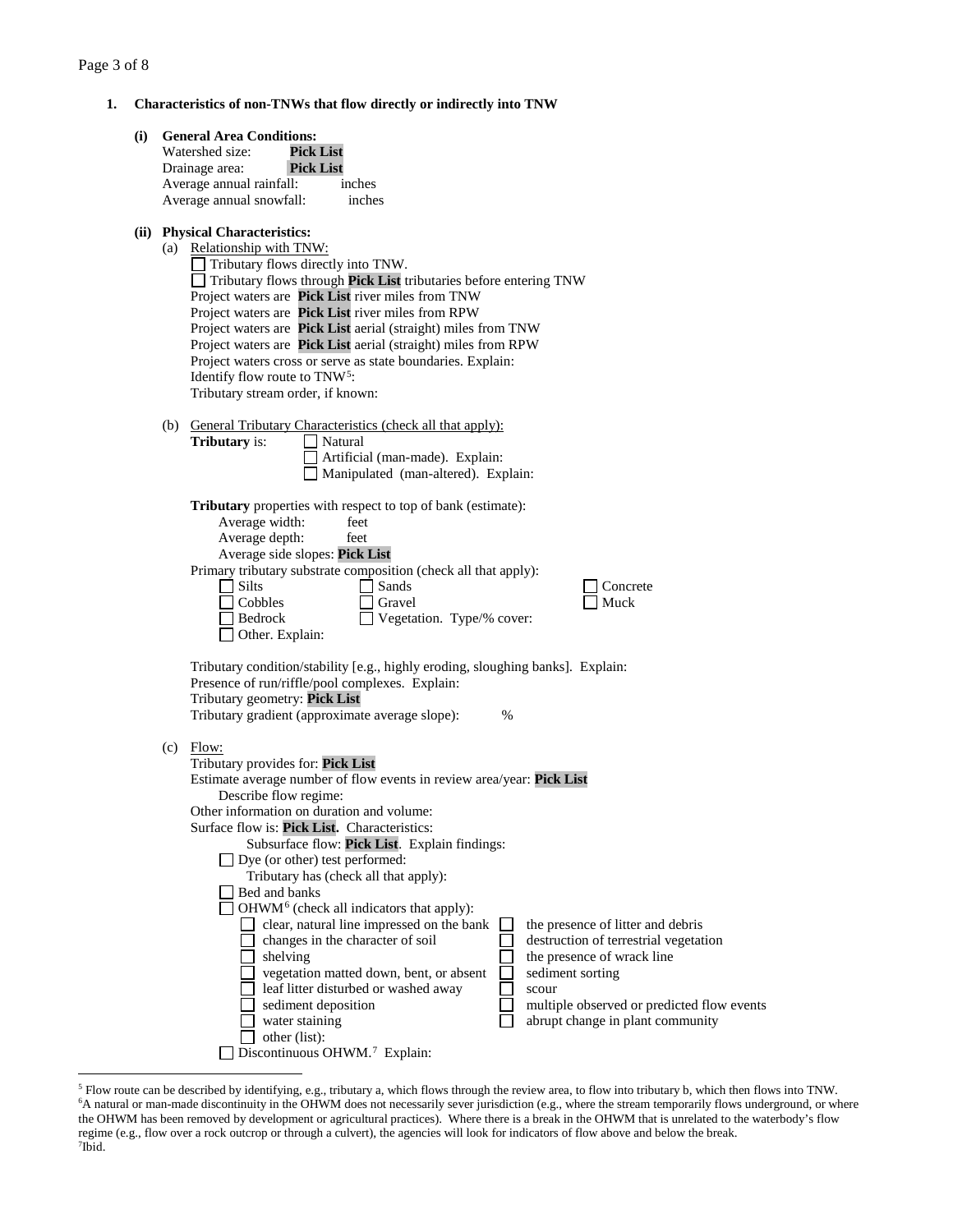If factors other than the OHWM were used to determine lateral extent of CWA jurisdiction (check all that apply):<br> **IF** High Tide Line indicated by:  $\Box$  Mean High Water Mark indicated by:

- - $\Box$  oil or scum line along shore objects  $\Box$  survey to available datum;
	- $\Box$  fine shell or debris deposits (foreshore)  $\Box$  physical markings;
	- physical markings/characteristics  $\Box$  vegetation lines/changes in vegetation types.
- - $\Box$  tidal gauges
		-

## **(iii) Chemical Characteristics:**

Characterize tributary (e.g., water color is clear, discolored, oily film; water quality; general watershed characteristics, etc.). Explain:

Identify specific pollutants, if known:

#### **(iv) Biological Characteristics. Channel supports (check all that apply):**

- $\Box$  Riparian corridor. Characteristics (type, average width):
- Wetland fringe. Characteristics:
- $\overline{\Box}$  Habitat for:
	- Federally Listed species. Explain findings:
	- Fish/spawn areas. Explain findings:
	- Other environmentally-sensitive species. Explain findings:
	- Aquatic/wildlife diversity. Explain findings:

### **2. Characteristics of wetlands adjacent to non-TNW that flow directly or indirectly into TNW**

#### **(i) Physical Characteristics:**

- (a) General Wetland Characteristics: Properties: Wetland size: acres Wetland type. Explain: Wetland quality. Explain: Project wetlands cross or serve as state boundaries. Explain:
- (b) General Flow Relationship with Non-TNW: Flow is: **Pick List**. Explain: Surface flow is**: Pick List**

# Characteristics:

Subsurface flow: **Pick List**. Explain findings:

- □ Dye (or other) test performed:
- (c) Wetland Adjacency Determination with Non-TNW:

#### Directly abutting

- $\overline{\Box}$  Not directly abutting
	- Discrete wetland hydrologic connection. Explain:
	- Ecological connection. Explain:
	- Separated by berm/barrier. Explain:

## (d) Proximity (Relationship) to TNW

Project wetlands are **Pick List** river miles from TNW. Project waters are **Pick List** aerial (straight) miles from TNW. Flow is from: **Pick List.** Estimate approximate location of wetland as within the **Pick List** floodplain.

## **(ii) Chemical Characteristics:**

Characterize wetland system (e.g., water color is clear, brown, oil film on surface; water quality; general watershed characteristics; etc.). Explain:

Identify specific pollutants, if known:

#### **(iii) Biological Characteristics. Wetland supports (check all that apply):**

- Riparian buffer. Characteristics (type, average width):
- Vegetation type/percent cover. Explain:
- $\Box$  Habitat for:
	- Federally Listed species. Explain findings:
	- Fish/spawn areas. Explain findings:
	- Other environmentally-sensitive species. Explain findings:
	- Aquatic/wildlife diversity. Explain findings: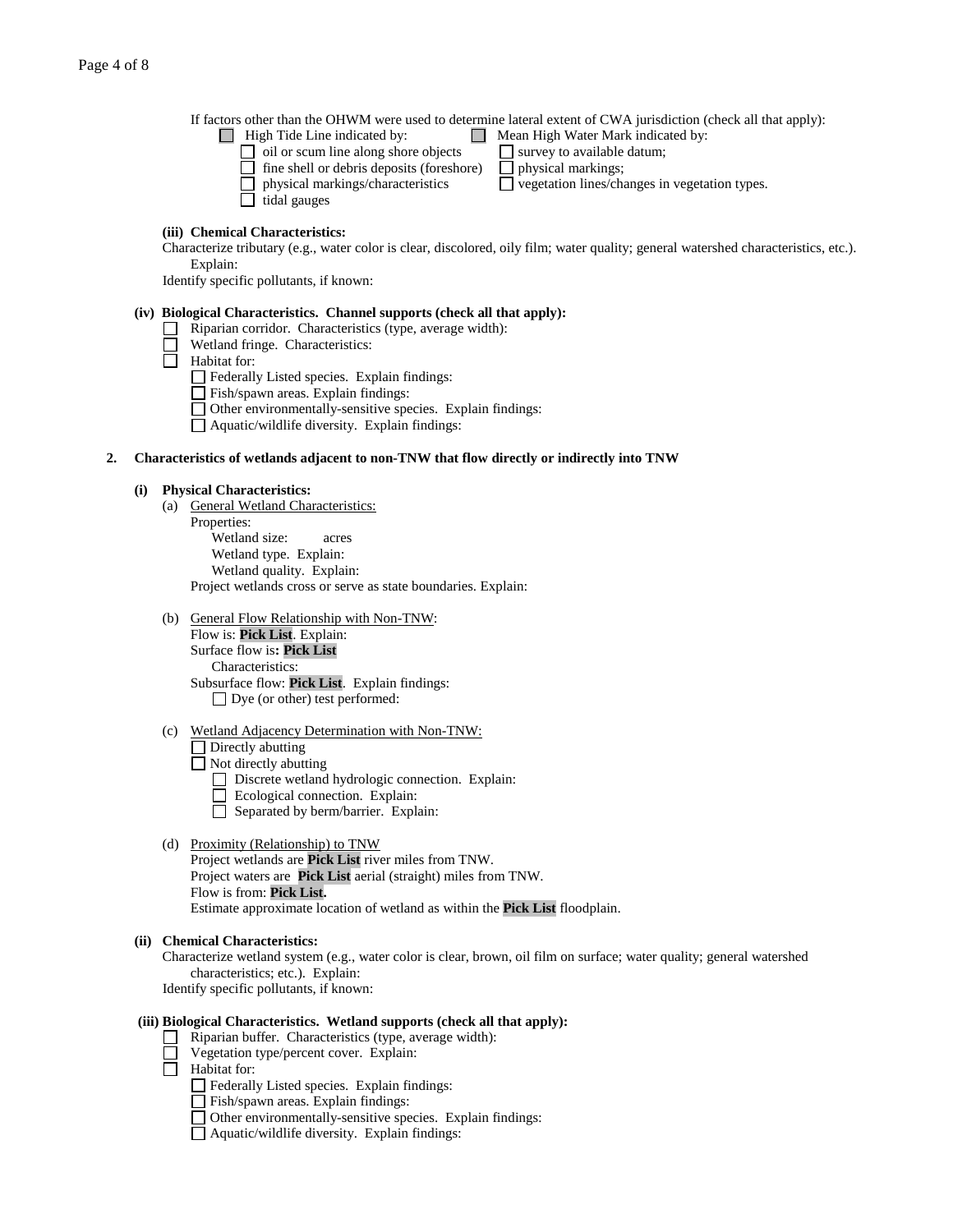## **3. Characteristics of all wetlands adjacent to the tributary (if any)**

All wetland(s) being considered in the cumulative analysis: **Pick List** Approximately () acres in total are being considered in the cumulative analysis. For each wetland, specify the following: Directly abuts? (Y/N) Size (in acres) Directly abuts? (Y/N) Size (in acres) Summarize overall biological, chemical and physical functions being performed:

#### **C. SIGNIFICANT NEXUS DETERMINATION**

**A significant nexus analysis will assess the flow characteristics and functions of the tributary itself and the functions performed by any wetlands adjacent to the tributary to determine if they significantly affect the chemical, physical, and biological integrity of a TNW. For each of the following situations, a significant nexus exists if the tributary, in combination with all of its adjacent wetlands, has more than a speculative or insubstantial effect on the chemical, physical and/or biological integrity of a TNW. Considerations when evaluating significant nexus include, but are not limited to the volume, duration, and frequency of the flow of water in the tributary and its proximity to a TNW, and the functions performed by the tributary and all its adjacent wetlands. It is not appropriate to determine significant nexus based solely on any specific threshold of distance (e.g. between a tributary and its adjacent wetland or between a tributary and the TNW). Similarly, the fact an adjacent wetland lies within or outside of a floodplain is not solely determinative of significant nexus.** 

**Draw connections between the features documented and the effects on the TNW, as identified in the** *Rapanos* **Guidance and discussed in the Instructional Guidebook. Factors to consider include, for example:**

- Does the tributary, in combination with its adjacent wetlands (if any), have the capacity to carry pollutants or flood waters to TNWs, or to reduce the amount of pollutants or flood waters reaching a TNW?
- Does the tributary, in combination with its adjacent wetlands (if any), provide habitat and lifecycle support functions for fish and other species, such as feeding, nesting, spawning, or rearing young for species that are present in the TNW?
- Does the tributary, in combination with its adjacent wetlands (if any), have the capacity to transfer nutrients and organic carbon that support downstream foodwebs?
- Does the tributary, in combination with its adjacent wetlands (if any), have other relationships to the physical, chemical, or biological integrity of the TNW?

#### **Note: the above list of considerations is not inclusive and other functions observed or known to occur should be documented below:**

- **1. Significant nexus findings for non-RPW that has no adjacent wetlands and flows directly or indirectly into TNWs.** Explain findings of presence or absence of significant nexus below, based on the tributary itself, then go to Section III.D: .
- **2. Significant nexus findings for non-RPW and its adjacent wetlands, where the non-RPW flows directly or indirectly into TNWs.** Explain findings of presence or absence of significant nexus below, based on the tributary in combination with all of its adjacent wetlands, then go to Section III.D: .
- **3. Significant nexus findings for wetlands adjacent to an RPW but that do not directly abut the RPW.** Explain findings of presence or absence of significant nexus below, based on the tributary in combination with all of its adjacent wetlands, then go to Section III.D:

#### **D. DETERMINATIONS OF JURISDICTIONAL FINDINGS. THE SUBJECT WATERS/WETLANDS ARE (CHECK ALL THAT APPLY):**

- **1. TNWs and Adjacent Wetlands.** Check all that apply and provide size estimates in review area:  $\Box$  **TNWs:** linear feet width (ft), Or, acres.  $width (ft), Or, \narepsilon are$ . Wetlands adjacent to TNWs: acres.
- **2. RPWs that flow directly or indirectly into TNWs.**
	- Tributaries of TNWs where tributaries typically flow year-round are jurisdictional. Provide data and rationale indicating that tributary is perennial: .
	- Tributaries of TNW where tributaries have continuous flow "seasonally" (e.g., typically three months each year) are jurisdictional. Data supporting this conclusion is provided at Section III.B. Provide rationale indicating that tributary flows seasonally:
		- Provide estimates for jurisdictional waters in the review area (check all that apply):
		- Tributary waters: linear feet width (ft).
		- $\Box$  Other non-wetland waters: acres.
			- Identify type(s) of waters: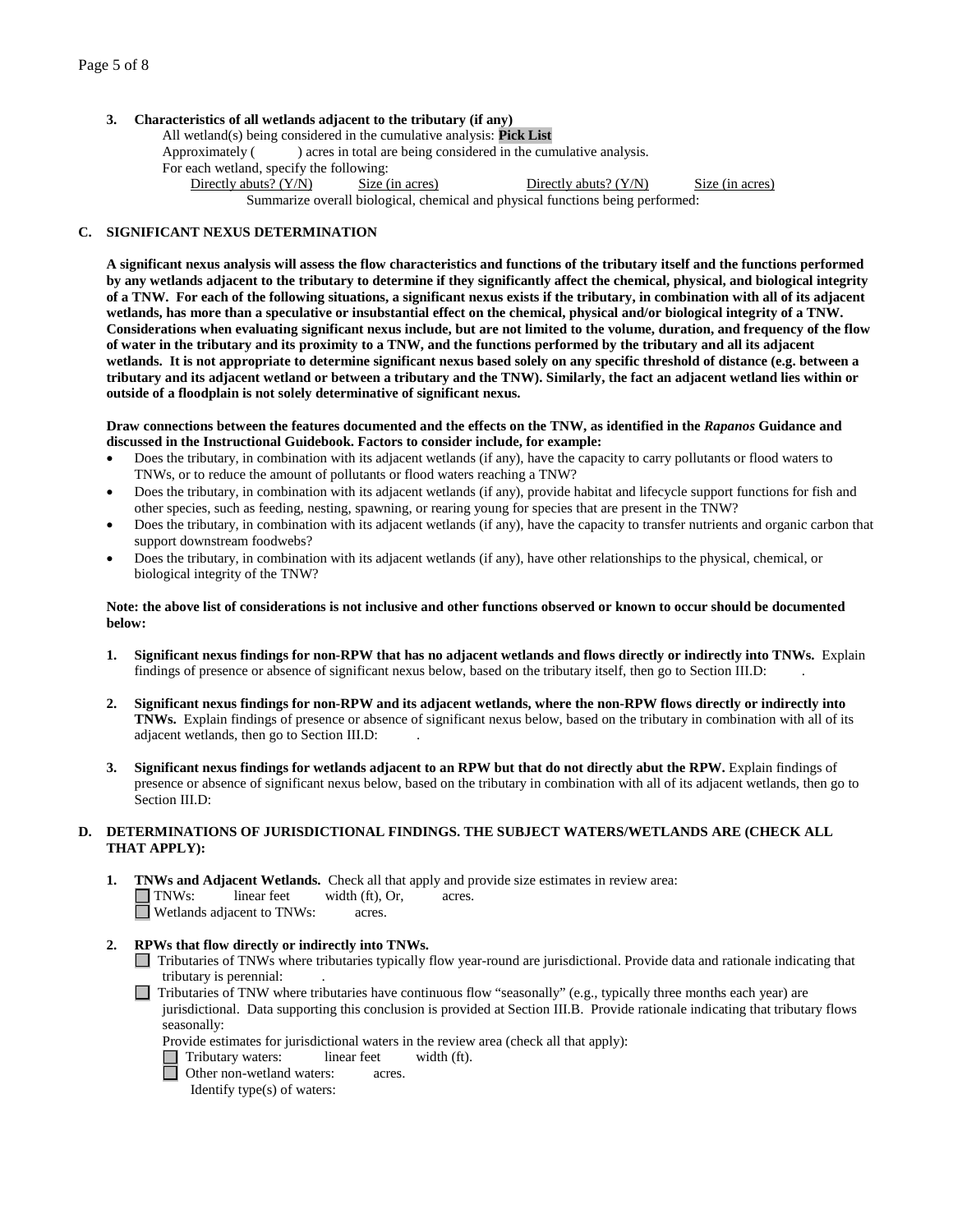## **3. Non-RPWs[8](#page-5-0) that flow directly or indirectly into TNWs.**

Waterbody that is not a TNW or an RPW, but flows directly or indirectly into a TNW, and it has a significant nexus with a TNW is jurisdictional. Data supporting this conclusion is provided at Section III.C.

Provide estimates for jurisdictional waters within the review area (check all that apply):

Tributary waters: linear feet width (ft).

**D** Other non-wetland waters: acres.

Identify type(s) of waters:

## **4. Wetlands directly abutting an RPW that flow directly or indirectly into TNWs.**

Wetlands directly abut RPW and thus are jurisdictional as adjacent wetlands.

- Wetlands directly abutting an RPW where tributaries typically flow year-round. Provide data and rationale indicating that tributary is perennial in Section III.D.2, above. Provide rationale indicating that wetland is directly abutting an RPW:
- Wetlands directly abutting an RPW where tributaries typically flow "seasonally." Provide data indicating that tributary is  $\Box$ seasonal in Section III.B and rationale in Section III.D.2, above. Provide rationale indicating that wetland is directly abutting an RPW:

Provide acreage estimates for jurisdictional wetlands in the review area: acres.

#### **5. Wetlands adjacent to but not directly abutting an RPW that flow directly or indirectly into TNWs.**

Wetlands that do not directly abut an RPW, but when considered in combination with the tributary to which they are adjacent and with similarly situated adjacent wetlands, have a significant nexus with a TNW are jurisidictional. Data supporting this conclusion is provided at Section III.C.

Provide acreage estimates for jurisdictional wetlands in the review area: acres.

#### **6. Wetlands adjacent to non-RPWs that flow directly or indirectly into TNWs.**

 $\Box$  Wetlands adjacent to such waters, and have when considered in combination with the tributary to which they are adjacent and with similarly situated adjacent wetlands, have a significant nexus with a TNW are jurisdictional. Data supporting this conclusion is provided at Section III.C.

Provide estimates for jurisdictional wetlands in the review area: acres.

#### **7. Impoundments of jurisdictional waters. [9](#page-5-1)**

As a general rule, the impoundment of a jurisdictional tributary remains jurisdictional.

- Demonstrate that impoundment was created from "waters of the U.S.," or
	- Demonstrate that water meets the criteria for one of the categories presented above (1-6), or
- Π Demonstrate that water is isolated with a nexus to commerce (see E below).

#### **E. ISOLATED [INTERSTATE OR INTRA-STATE] WATERS, INCLUDING ISOLATED WETLANDS, THE USE, DEGRADATION OR DESTRUCTION OF WHICH COULD AFFECT INTERSTATE COMMERCE, INCLUDING ANY SUCH WATERS (CHECK ALL THAT APPLY):[10](#page-5-2)**

- which are or could be used by interstate or foreign travelers for recreational or other purposes.
- from which fish or shellfish are or could be taken and sold in interstate or foreign commerce.
- which are or could be used for industrial purposes by industries in interstate commerce.
- Interstate isolated waters. Explain:<br> **Other factors.** Explain:
	- Other factors.Explain:

# **Identify water body and summarize rationale supporting determination:** .

Provide estimates for jurisdictional waters in the review area (check all that apply):

- Tributary waters: linear feet width (ft).
- Other non-wetland waters: acres.

Identify type(s) of waters:

 $\Box$  Wetlands: acres.

 $\frac{1}{8}$ 

<span id="page-5-1"></span><span id="page-5-0"></span><sup>&</sup>lt;sup>8</sup>See Footnote # 3. 9  $\degree$  3. 9 To complete the analysis refer to the key in Section III.D.6 of the Instructional Guidebook.

<span id="page-5-2"></span>**<sup>10</sup> Prior to asserting or declining CWA jurisdiction based solely on this category, Corps Districts will elevate the action to Corps and EPA HQ for review consistent with the process described in the Corps/EPA** *Memorandum Regarding CWA Act Jurisdiction Following Rapanos.*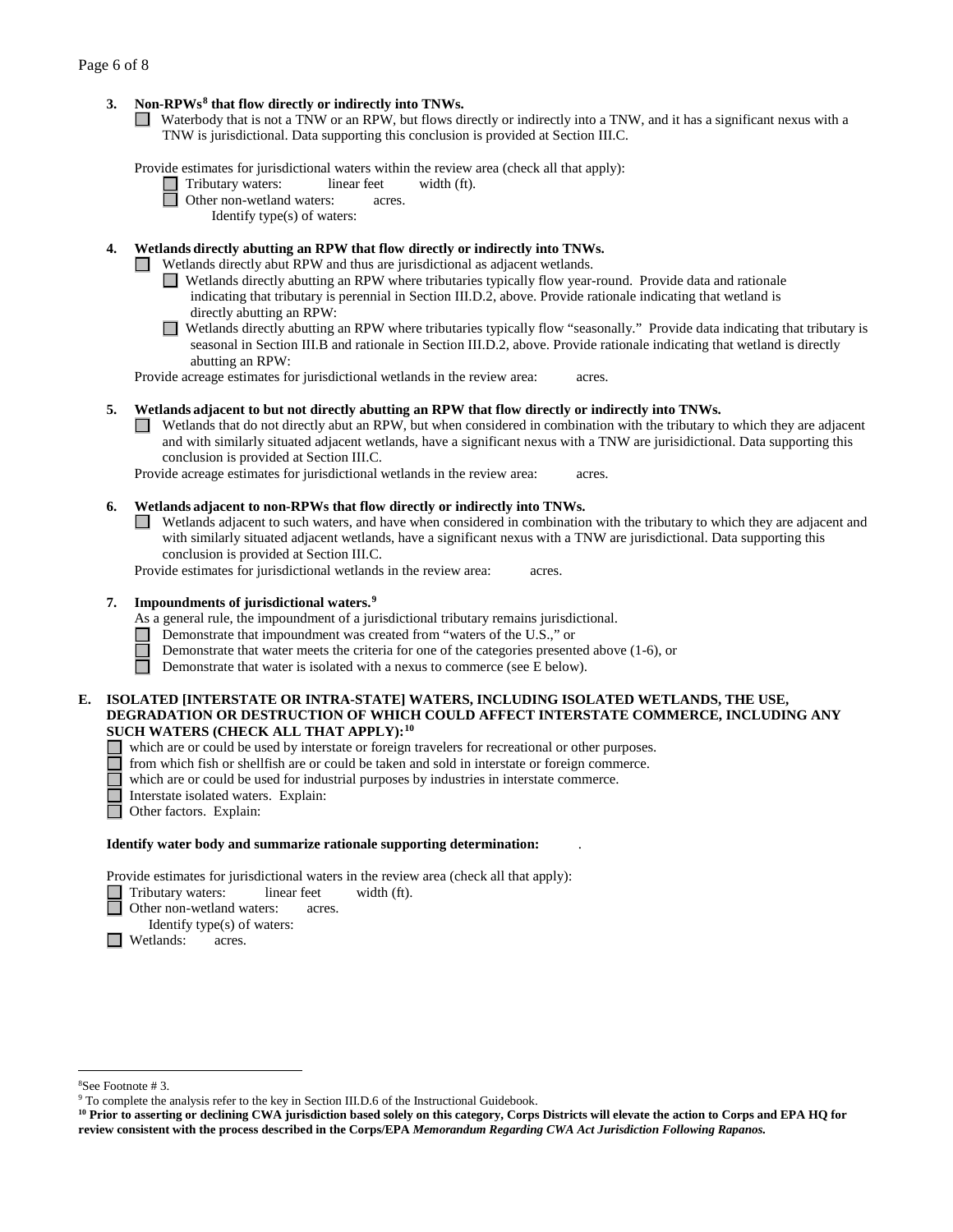$\Box$ 

г ╔ П

## **F. NON-JURISDICTIONAL WATERS, INCLUDING WETLANDS (CHECK ALL THAT APPLY):**

- If potential wetlands were assessed within the review area, these areas did not meet the criteria in the 1987 Corps of Engineers Wetland Delineation Manual and/or appropriate Regional Supplements.
- $\boxtimes$  Review area included isolated waters with no substantial nexus to interstate (or foreign) commerce.
	- $\boxtimes$  Prior to the Jan 2001 Supreme Court decision in "*SWANCC*," the review area would have been regulated based solely on the "Migratory Bird Rule" (MBR).
	- Waters do not meet the "Significant Nexus" standard, where such a finding is required for jurisdiction. Explain:

Other: (explain, if not covered above):

Provide acreage estimates for non-jurisdictional waters in the review area, where the sole potential basis of jurisdiction is the MBR factors (i.e., presence of migratory birds, presence of endangered species, use of water for irrigated agriculture), using best professional judgment (check all that apply):

- **■** Non-wetland waters (i.e., rivers, streams): linear feet width (ft).<br>■ Lakes/ponds: acres.
	-
- $\sqcup$ Lakes/ponds: acres.<br>Other non-wetland waters: acres. List type of aquatic resource:

岗 Wetlands: **0.02 acre emergent wetland**

Provide acreage estimates for non-jurisdictional waters in the review area that do not meet the "Significant Nexus" standard, where such a finding is required for jurisdiction (check all that apply):

- Non-wetland waters (i.e., rivers, streams): linear feet, width (ft).
- 

Lakes/ponds: acres.<br>Other non-wetland waters: acres. List type of aquatic resource:

Wetlands: acres.